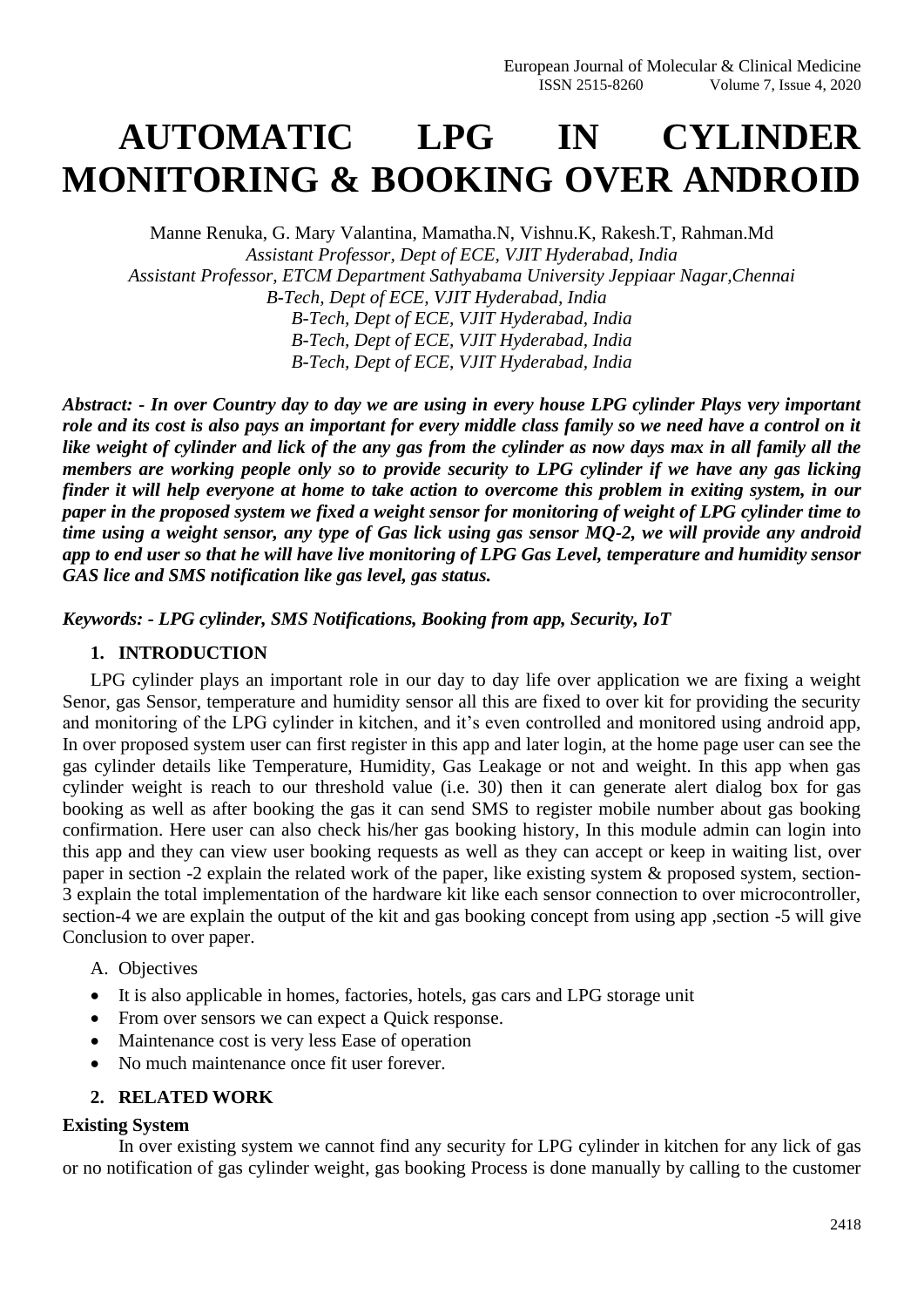ISSN 2515-8260 Volume 7, Issue 4, 2020 care of the gas, not concept of getting SMS Notifications, no monitoring of any Cylinder over android app in existing system.

European Journal of Molecular & Clinical Medicine

#### **Proposed System**

In over Proposed system we are fixing a weight Senor, gas Sensor, temperature and humidity sensor all this are fixed to over kit for providing the security and monitoring of the LPG cylinder in kitchen, and it's even controlled and monitored using android app, In over proposed system user can first register in this app and later login, at the home page user can see the gas cylinder details like Temperature, Humidity, Gas Leakage or not and weight. In this app when gas cylinder weight is reach to our threshold value (i.e. 30) then it can generate alert dialog box for gas booking as well as after booking the gas it can send SMS to register mobile number about gas booking confirmation. Here user can also check his/her gas booking history, In this module admin can login into this app and they can view user booking requests as well as they can accept or keep in waiting list

#### **3. IMPLEMENTATION**

B. Block Diagram





Arduino Uno uses the Atmega328P microcontroller. This controller needs the 5V DC power supply and the remaining specifications of the Atmega328P show in the below figure.



Fig 2 Arduino Uno Board representation

### C. DHT11

The temperature of the patient's body is also a very important parameter in the health concern. If the body temperature increases the doctor gives the respective treatment to maintain the normal body temperature. To check the body temperature we are using the DHT11 sensor which gives the temperature and humidity present in the air. Fig 2 shows.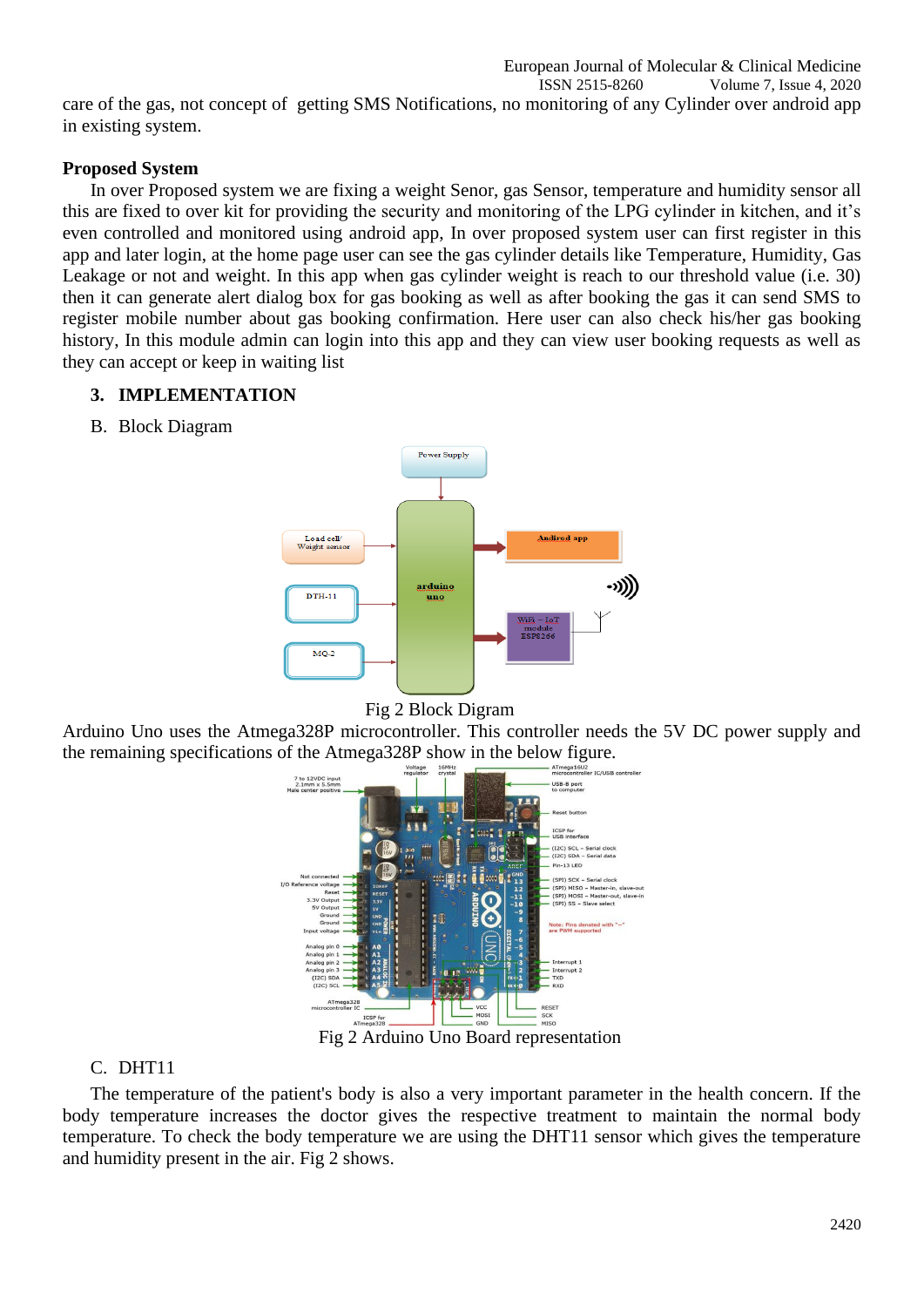

Fig 2 Arduino Uno with DTH-11

### D. Buzzer

The buzzer is a piezo circuit which produces audible sound when powered with some voltage. The buzzer is used for alert or notification purposes. This will be very useful in human life which automates and notify the people.



#### Fig 3 Buzzer

The buzzer will have two pins. One is positive and the other one is negative. The positive pin is connected to the digital pin of Arduino and the negative pin connected to the ground. To activate the buzzer from digital pin Arduino gives HIGH pulse then buzzer makes the audible sound. To deactivate Arduino gives the LOW pulse to the positive pin of the buzzer.

E. Wifi Module ESP8266



### Fig 4 ESP8266 wifi module Connection

This module is used for posting all the vales from hardware to Server and to android application using internet, it is also used for displaying the valued of over kit like gas, temp, hum, level to end user over this phone .

### F. Weighing load cell sensor

In over applictaion the load cell sensor is use to monitor to monitor the weight of the LPG clyender in over applictaion.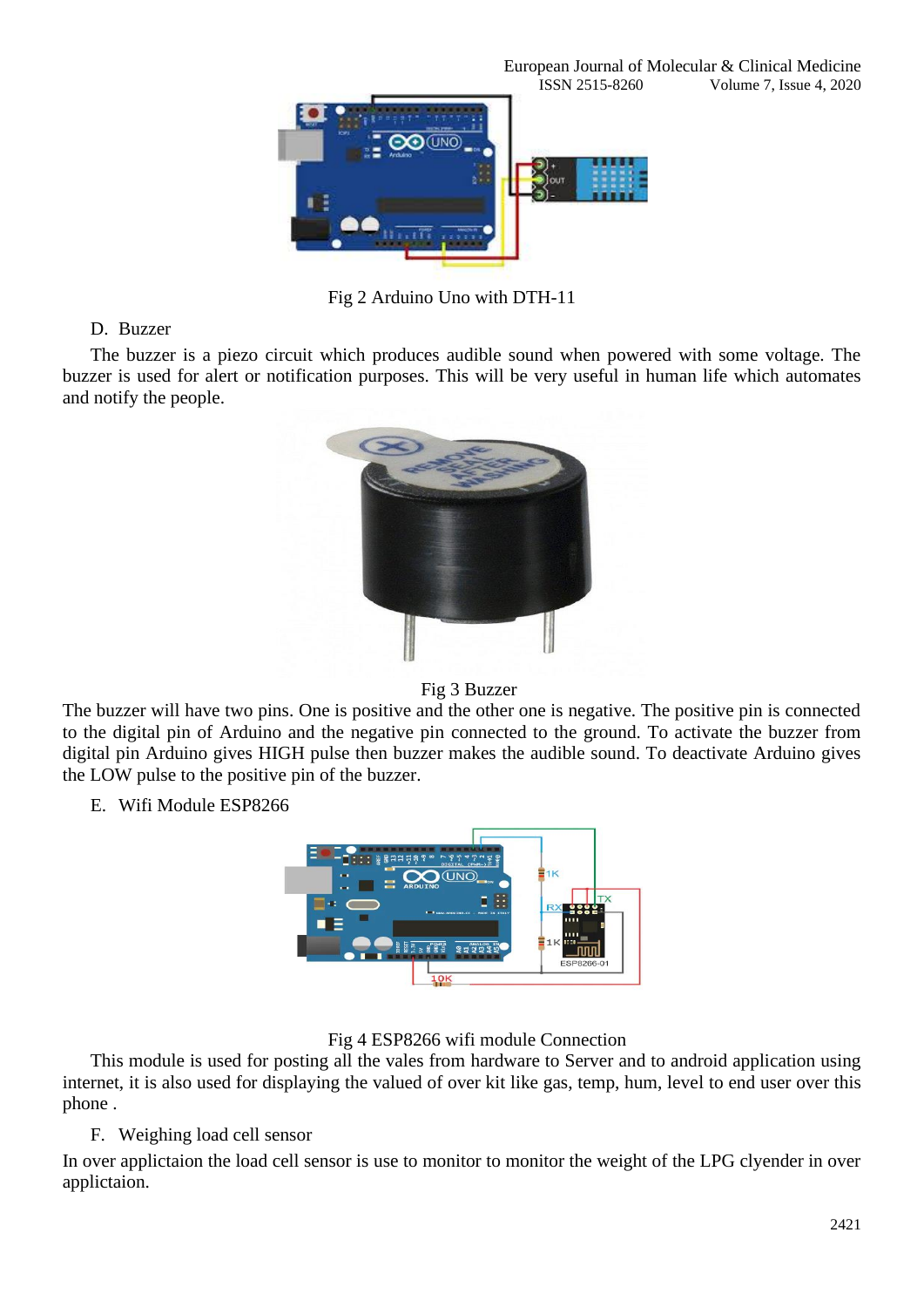

Fig 5 Weighing load cell sensor Connection

G. Schematic Diagram



Fig 6:- Connection to microcontroller & all Sensors

## **4. EXPLEMENTAL RESULT**



Fig 7 Demo Kit of the application



Fig 8 Kit testing using LPG Cylinder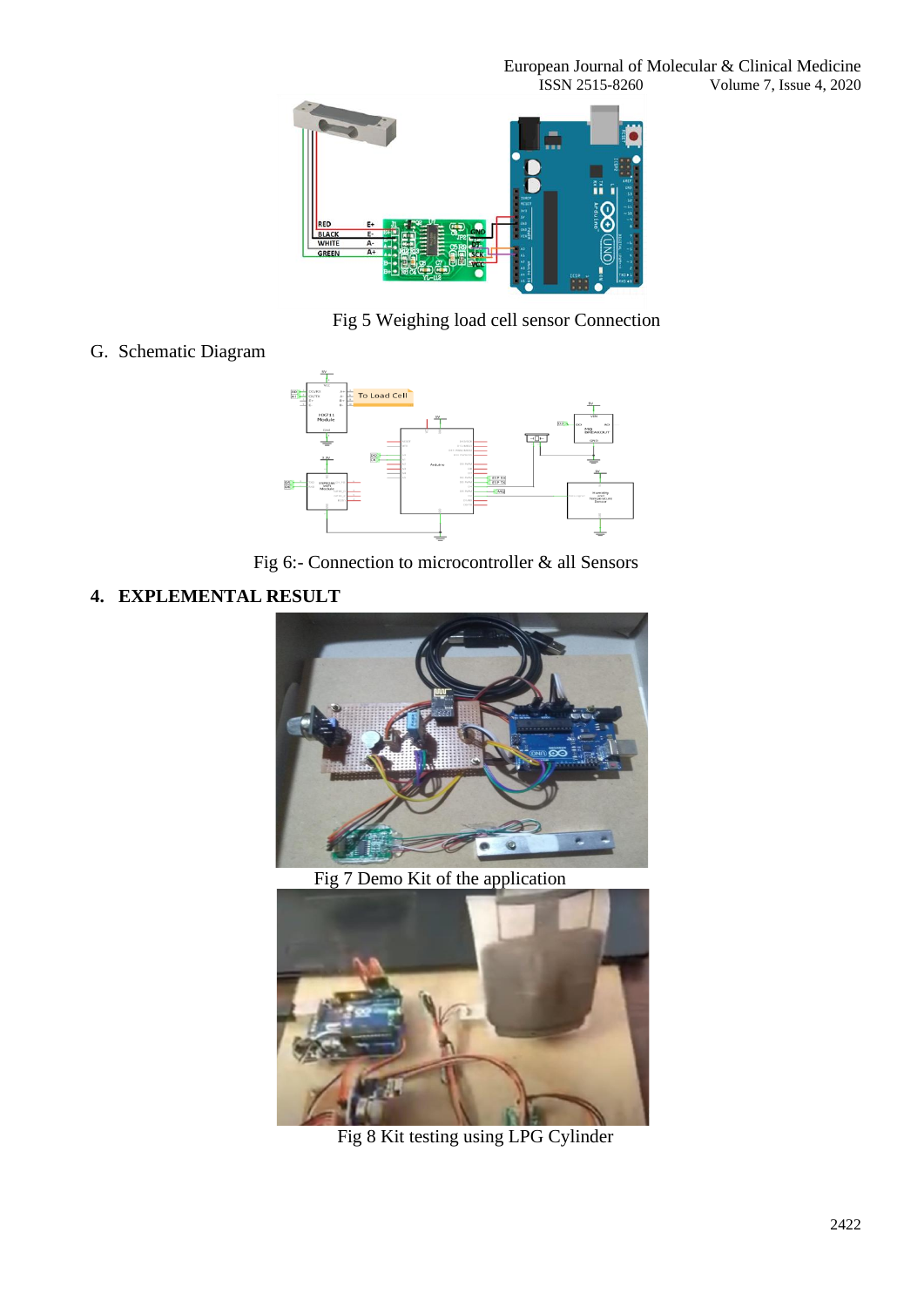

#### Fig 9 Values on Android phone



- H. Applications
- It is used as a Domestic gas leakage detector.
- In industries it is used as combustible gas detector.

#### **5. CONCLUSION**

In this paper we have two modules like hardware kit with all the security sensors like gas, weight, DTH-11 for monitoring the LPC cylinder time to time, the second module is android app when the users can register, login in to the application can check the values on app, and based on notification he/she can book the LPG cylinder from over app, end user will get SMS notification using in over hardware kit, to user mobile phone.

#### 6. **REFERENCES**

[1] S., Koushanfar, F., Kosterev, A., Tittel, F., "LaserSPECks: Laser SPECtroscopic Trace-Gas Sensor Networks - Sensor Integration and Applications", Information Processing in Sensor Networks, 2007. IPSN 2007. 6th International Symposium on, April 2007, p. 226 - 235, ISBN 978-1-59593-638-7